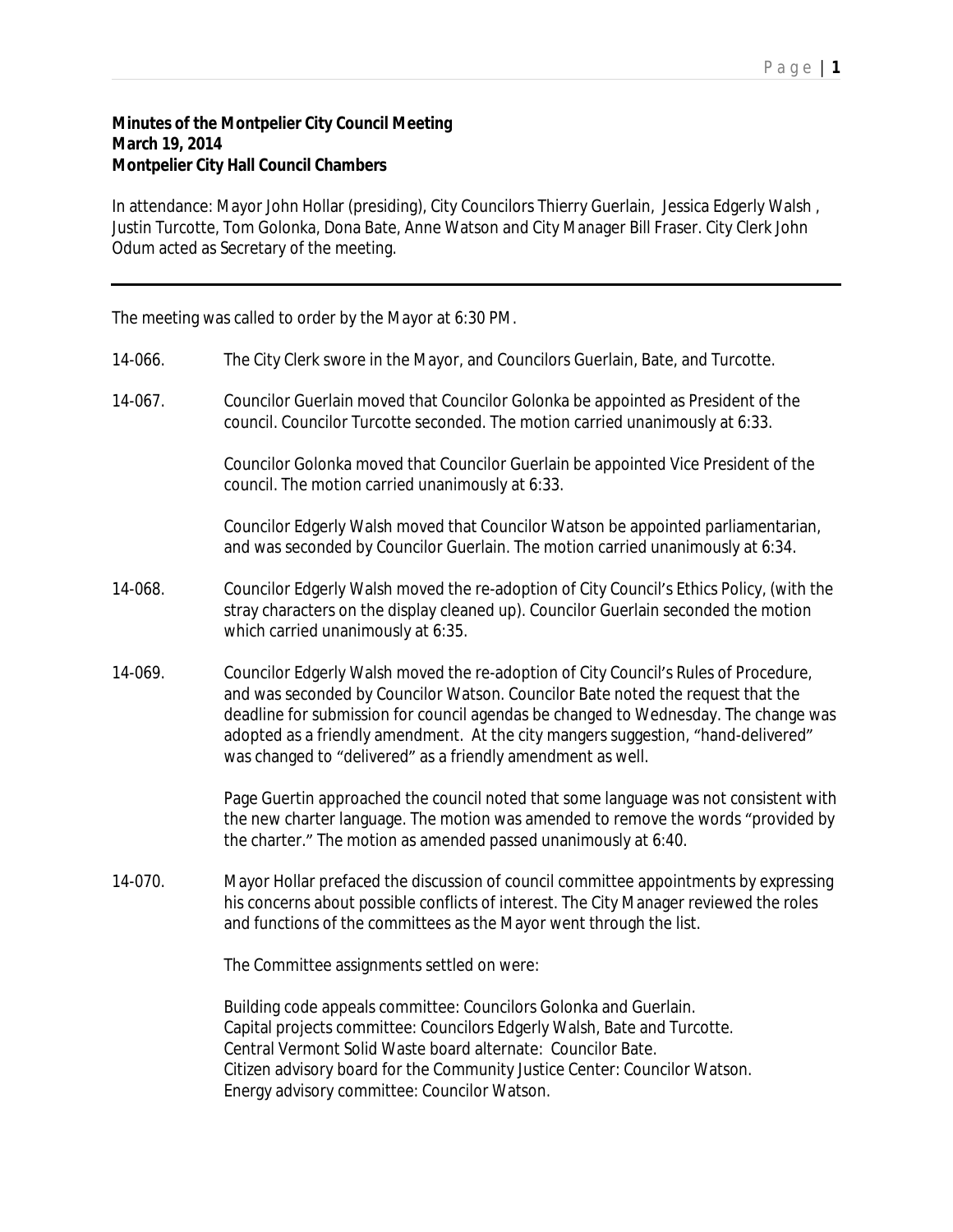Harry Sheridan scholarship committee: Councilor Watson. Housing task force: Councilor Edgerly Walsh. Housing trust fund committee: Councilor Golonka. Kellogg Hubbard library board: Councilor Guerlain. Montpelier Alive board (advisory member): Councilor Bate. Bicycle advisory committee: Councilor Edgerly Walsh Jessica. Parking committee: Councilor Watson. Recreation board: Councilor Golonka. Water rate study committee: Councilors Turcotte, Golonka, and Guerlain. TW Wood board: Mayor Hollar 1 Taylor Street (Carr Lot): Councilor Bate to join the currently serving councilors.

- 14-071. The City manager discussed the "City Council Overview" document he provided.
- 14-073. Councilor Edgerly Walsh asked that item c be pulled from the consent agenda for consideration. Councilor Watson moved approval of the remaining consent agenda items, and was seconded by Councilor Edgerly Walsh. The motion carried unanimously at 7:11 PM.

Councilor Edgerly Walsh had questions about item c (the proposed contract with Brandy Sexton). The City Manager responded with background on the process which opened up a broader conversation on communication on the planning process between councilors (that included Assistant City Manager Jessie Baker).

Councilor Edgerly Walsh moved the council approve item c from the consent agenda. Councilor Guerlain seconded. The motion passed unanimously at 7:22.

14-075. The Mayor opened a discussion on the process of developing the Council's Goals and Priorities for 2014-15.

> Councilor Edgerly Walsh asked about rescheduling the April council meetings. A discussion followed. The council decided to meet the 9<sup>th</sup> and the 16<sup>th</sup> of April, with the goals discussion to be held on the 16th (5:00).

14-076. Councilor Golonka welcomed the new councilors. He then took a moment to elaborate on his recusal from some Carr Lot discussions as reported in the paper.

> Councilor Watson reported on feedback about potholes in the city, particularly regarding Barre Street. She then reported on the community based learning/apprenticeship program at the high school and positive feedback she had received about students experiences with the city. She also reported on the solar project RFP process. Finally, she asked about rumors circulating regarding the DID committee. The Mayor responded to the last item with a preview of some of the recommendations he and Councilor Edgerly Walsh (and others) were working on regarding a restructuring of the program.